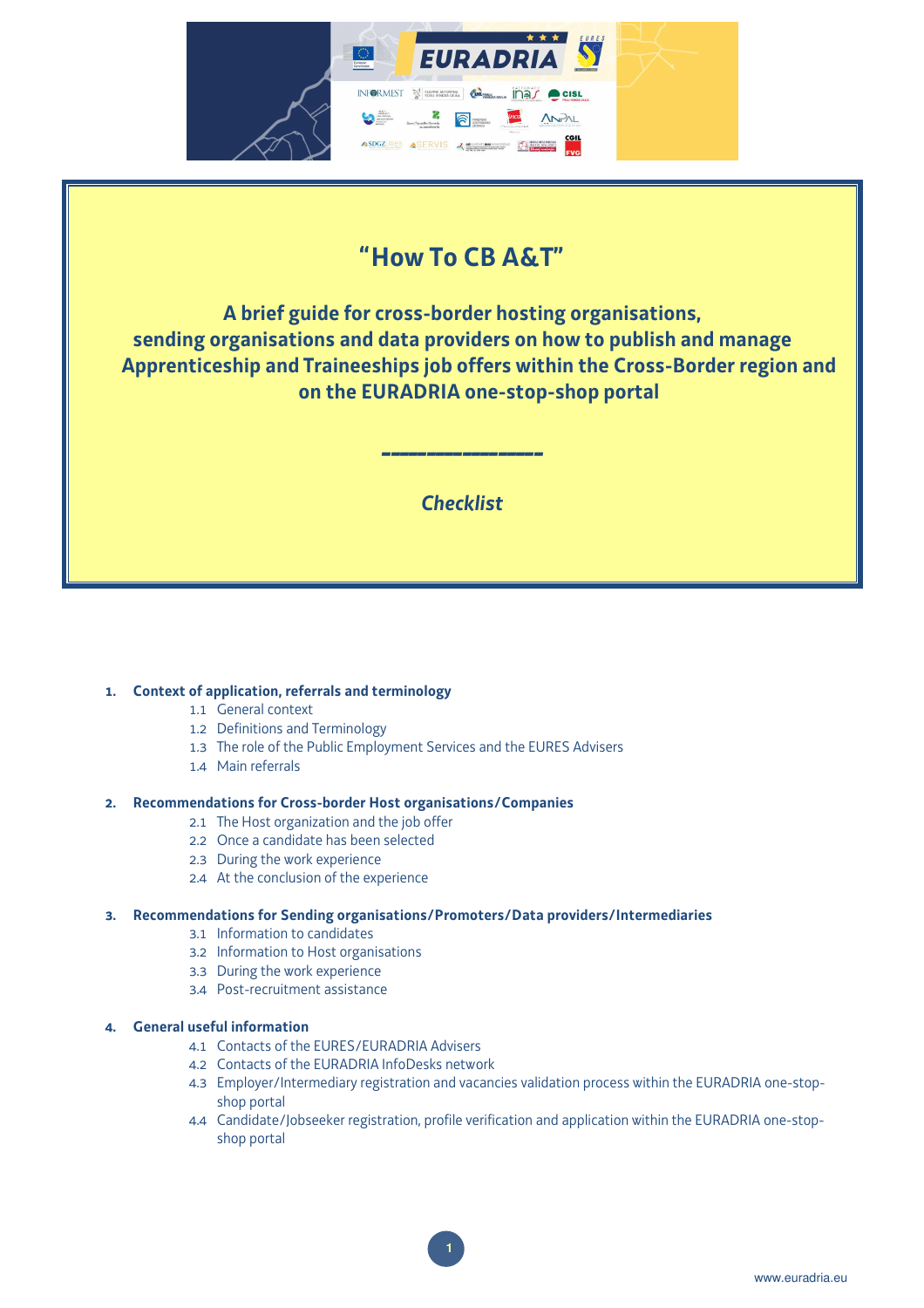

# **a) Context of application, referrals and terminology**

### **1.1 General context**

This **checklist** born as a shared set of indications agreed between the EURADRIA cross-border Countries, Italy and Slovenia, their Regional and national EURopean Employment Services (EURES).

It aims to guide the organisations that intend to use the EURADRIA one-stop-shop portal for the process of attracting, recruiting and employing **apprentices and trainees** within the cross-border region between Italy and Slovenia, publishing an Apprenticeship or a Traineeship job offer.

It provides a set of specific information and recommendations for all organisations working and hosting Apprentices and Trainees at **cross-border level**: it sets a framework of steps and checks to be followed and done before publishing an A&T Cross-Border job vacancy.

This checklist could be assumed as a useful support by all the organisations involved in the A&T job recruitment, matching and placement at Cross-Border level.

The checklist represents a **cross-border guideline** for:

- 1. **Host organisations/Companies,** that intend to welcome an apprentice or trainee at their premises;
- 2. **Sending organisations/Promoters**, that intend to send apprentices or trainees abroad;
- 3. **Data providers/Intermediaries,** i.e. the organisations that are providing the job offers to the EURADRIA one-stopshop portal. Please hand over this document to the host organisations.

### **1.2 Definitions and Terminology**

This checklist is referred to Apprenticeships and Traineeships classified as **Active Labour Market Policy tools (ALMP)**, as tools supporting the smooth transition from education to work and activated in joint practices between the candidate, the hosting company and the public employment services or other national/regional services or organisations directly responsible for the learning components.

ALMP tools differ from the Open market ones, still present in certain countries, as direct agreements between the employer and the candidate. This condition is referred in particular to open-market traineeships, where a written agreement is not always present and there isn't any kind of mediation or contact with the employment services.

Following, the related terminology and a brief description of the tools, as defined by the national and regional respective regulatory frameworks, also in respect of the classification as work contracts or not. It is referred to:

- **Apprenticeships** are defined as work practices, dividing the working time between learning in school and training in a company. Usually, there is a contract with the company and the apprentice get paid for his work (https://ec.europa.eu/social/main.jsp?catId=1198&langId=en);
- **Traineeships** are understood as a limited period of work practice, whether paid or not, which includes a learning and/or a training component. Traineeships are experiences outside the formal education, their duration and their duration usually goes from a few weeks to a maximum of six months. Extensions are admitted only for specific conditions, as for example the ones related to disability, social disadvantage, vulnerability. They could be classified as work contracts or not, depending on each national legislation. Traineeships are a common way to gain necessary work experience before entering regular jobs, improving employability and facilitating transition into regular employment. There is a contract or a written agreement setting out the working conditions, as weekly working time, insurances, mentoring/tutoring, duration, training objectives and activity description, wage or monthly coverage (https://ec.europa.eu/social/main.jsp?catId=1045&langId=en ).

Traineeships differ from **Internships**, intended as a formal part of an educational path and have usually a brief duration (few weeks). The curricular experiences satisfy requirements for a qualification.

Specifically, the tables below show the terminology and the definitions for the Apprenticeships and the Traineeships in Italy and Slovenia, where no open market A&T exist.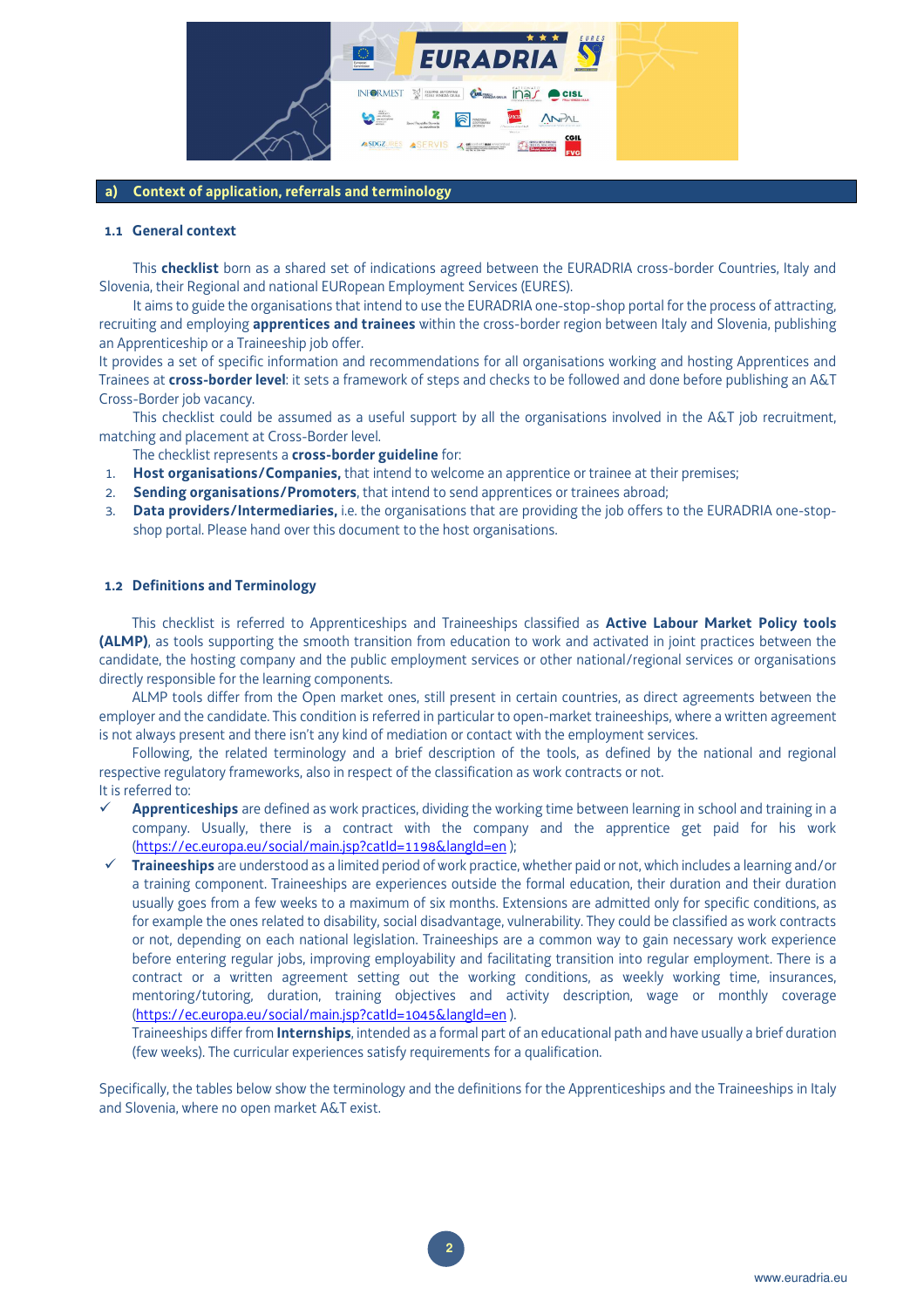

| In Italy:                                                                                    |                                                                                                |                                                                                   |                                                                                                                                                                                                                                                                                                                                                                                                                                                                                                                            |                          |
|----------------------------------------------------------------------------------------------|------------------------------------------------------------------------------------------------|-----------------------------------------------------------------------------------|----------------------------------------------------------------------------------------------------------------------------------------------------------------------------------------------------------------------------------------------------------------------------------------------------------------------------------------------------------------------------------------------------------------------------------------------------------------------------------------------------------------------------|--------------------------|
| <b>English</b>                                                                               | <b>Italian</b>                                                                                 | <b>Slovenian</b>                                                                  | <b>Tool description</b>                                                                                                                                                                                                                                                                                                                                                                                                                                                                                                    | <b>Work</b><br>contract? |
| <b>EXTRA-</b><br><b>CURRICULAR</b><br><b>TRAINEESHIP or</b><br><b>TRAINEESHIP</b>            | <b>TIROCINIO</b><br><b>EXTRACURRICULARE</b>                                                    | "IZVENKURIKULARNA"<br>PRIPRAVNIŠTVA                                               | "Extra-curricular" traineeships are active labour policy measures aimed at<br>facilitating the professional choices of young people while supporting them<br>in the transition between study and work, or at promoting the employment<br>or re-employment of unemployed people.<br>https://www.regione.fvg.it/rafvg/cms/RAFVG/formazione-lavoro/tirocini-<br>apprendistato/FOGLIA101/                                                                                                                                      | no                       |
| <b>APPRENTICESHIP</b><br><b>FOR VOCATIONAL</b><br><b>QUALIFICATION</b><br><b>AND DIPLOMA</b> | <b>APPRENDISTATO PER LA</b><br><b>OUALIFICA E IL</b><br><b>DIPLOMA</b><br><b>PROFESSIONALE</b> | PRIPRANIŠTVO ZA<br><b>POKLICNO</b><br><b>KVALIFIKACIJO IN</b><br>POKLICNO DIPLOMO | The apprenticeship for the vocational qualification and diploma (first level<br>apprenticeship) is intended for young people aged between 15 and 25,<br>which can potentially be activated in all sectors of work.<br>Young people hired with this type of contract will continue to attend school<br>to obtain a regional certificate of vocational qualification or diploma<br>corresponding to Level 3 and 4 of EQF.<br>http://www.regione.fvg.it/rafvg/cms/RAFVG/formazione-lavoro/tirocini-<br>apprendistato/FOGLIA1/ | ves                      |
| <b>VOCATIONAL</b><br><b>APPRENTICESHIP</b>                                                   | <b>APPRENDISTATO</b><br>PROFESSIONALIZZANTE                                                    | PRIPRAVNIŠTVO,<br><b>USMERJENO V</b><br><b>POKLIC</b>                             | Rivolto a giovani da 18 a 29 anni compresi per conseguire una<br>qualificazione professionale attraverso un percorso formativo svolto<br>prevalentemente in azienda.<br>http://www.regione.fvg.it/rafvg/cms/RAFVG/formazione-lavoro/tirocini-<br>apprendistato/FOGLIA2/                                                                                                                                                                                                                                                    | ves                      |
| <b>HIGHER</b><br><b>EDUCATION AND</b><br><b>RESEARCH</b><br><b>APPRENTICESHIP</b>            | <b>APPRENDISTATO DI</b><br><b>ALTA FORMAZIONE E</b><br><b>RICERCA</b>                          | PRIPRAVNIŠTVO<br><b>VISOKEGA</b><br><b>USPOSABLIANIA IN</b><br><b>RAZISKAVE</b>   | Intended for young people aged between 18 and 29, for the achievement of<br>university degrees and higher education, including PhDs, for research<br>activities, as well as for the apprenticeship for access to the regulated<br>professions.<br>http://www.regione.fvg.it/rafvg/cms/RAFVG/formazione-lavoro/tirocini-<br>apprendistato/FOGLIA3/                                                                                                                                                                          | ves                      |

# In **Slovenia**:

| <b>English</b>                                                           | <b>Italian</b>                                               | <b>Slovenian</b>                                                                                                                   | <b>Tool description</b>                                                                                                                                                                                                                                                                                                                                                                                                                                                                                                                                                                                                                                                                                                                                                                                                                                     | <b>Work</b><br>contract? |
|--------------------------------------------------------------------------|--------------------------------------------------------------|------------------------------------------------------------------------------------------------------------------------------------|-------------------------------------------------------------------------------------------------------------------------------------------------------------------------------------------------------------------------------------------------------------------------------------------------------------------------------------------------------------------------------------------------------------------------------------------------------------------------------------------------------------------------------------------------------------------------------------------------------------------------------------------------------------------------------------------------------------------------------------------------------------------------------------------------------------------------------------------------------------|--------------------------|
| <b>TRAINEESHIP</b>                                                       | <b>TIROCINIO</b>                                             | PRIPRAVNIŠTVO<br>(TRAINEESHIP)<br>PRIPRAVNIŠTVO LAHKO<br>OPRAVLJAJO NAVADNO<br><b>DIPLOMANTI, KI</b><br><b>VSTOPAJO NA DELOVNI</b> | In Slovenia, traineeships are open to young graduates (those who have<br>obtained a degree) who are approaching the job market. It is a type of<br>employment relationship and is defined in the contract between the<br>employer and the employee - trainee. As defined by the Employment<br>Relationships Act, the contract can be signed with the person who starts<br>working for the first time in order to allow them to work independently.<br>The job position must be suitable for the level reached and the type of<br>education.<br>The traineeship is required for some regulated professions, as it is<br>impossible to get a job in the fields of health, social security, education,<br>legal, etc. without having passed a professional test at the end of the<br>traineeship. Traineeship activities are also organised by public offices. | ves                      |
| <b>APPRENTICESHIP</b>                                                    | <b>APPRENDISTATO</b>                                         | <b>VAIENIŠTVO</b>                                                                                                                  | Apprenticeship is a type of education used in the Slovenian vocational<br>training system. This is established in the law on apprenticeships adopted<br>in 2017. The apprenticeship promotes the sharing of knowledge, the<br>acquisition of skills and vocational skills required for carrying out the<br>profession and for its improvement. At least 50% of the training<br>programme is carried out with the employer through the so-called "on-<br>the-job training". The apprentice is a trainee/student who is training in a<br>school education system to acquire vocational skills.                                                                                                                                                                                                                                                                | ves                      |
| <b>TRAINING</b><br><b>PROGRAMME</b><br><b>FOR YOUNG</b><br><b>PEOPLE</b> | <b>PROGRAMMA</b><br><b>FORMATIVO PER I</b><br><b>GIOVANI</b> | <b>PROGRAM</b><br>USPOSABLIANJA ZA<br>MLADE NA ZRSZ (ON-<br>THE-JOB TRAINING)                                                      | UDM is an employment programme for employers organised at the ESS<br>(Employment Service of Slovenia) aimed at training unemployed people to<br>allow them to work independently. This allows the employer to train<br>candidates in a specific job and to obtain reimbursement of the eligible<br>costs connected witj the training activity. The ESS signs a contract with<br>the employer and contract with the candidate.                                                                                                                                                                                                                                                                                                                                                                                                                               | yes                      |
| <b>STUDENT WORK</b>                                                      | LAVORO<br><b>STUDENTESCO</b>                                 | ŠTUDENTSKO DELO<br>(STUDENT WORK)                                                                                                  | Student work is a type of temporary and part-time paid work carried out<br>by high school and college students. The purpose of this type of work is to<br>allow students to acquire work experience and gain some money. The<br>work is mediated through employment agencies, mostly called "Student<br>Services". Student work is based on references. The company will receive<br>the student before they start working. The students employed will receive<br>an hourly wage.                                                                                                                                                                                                                                                                                                                                                                            | ves                      |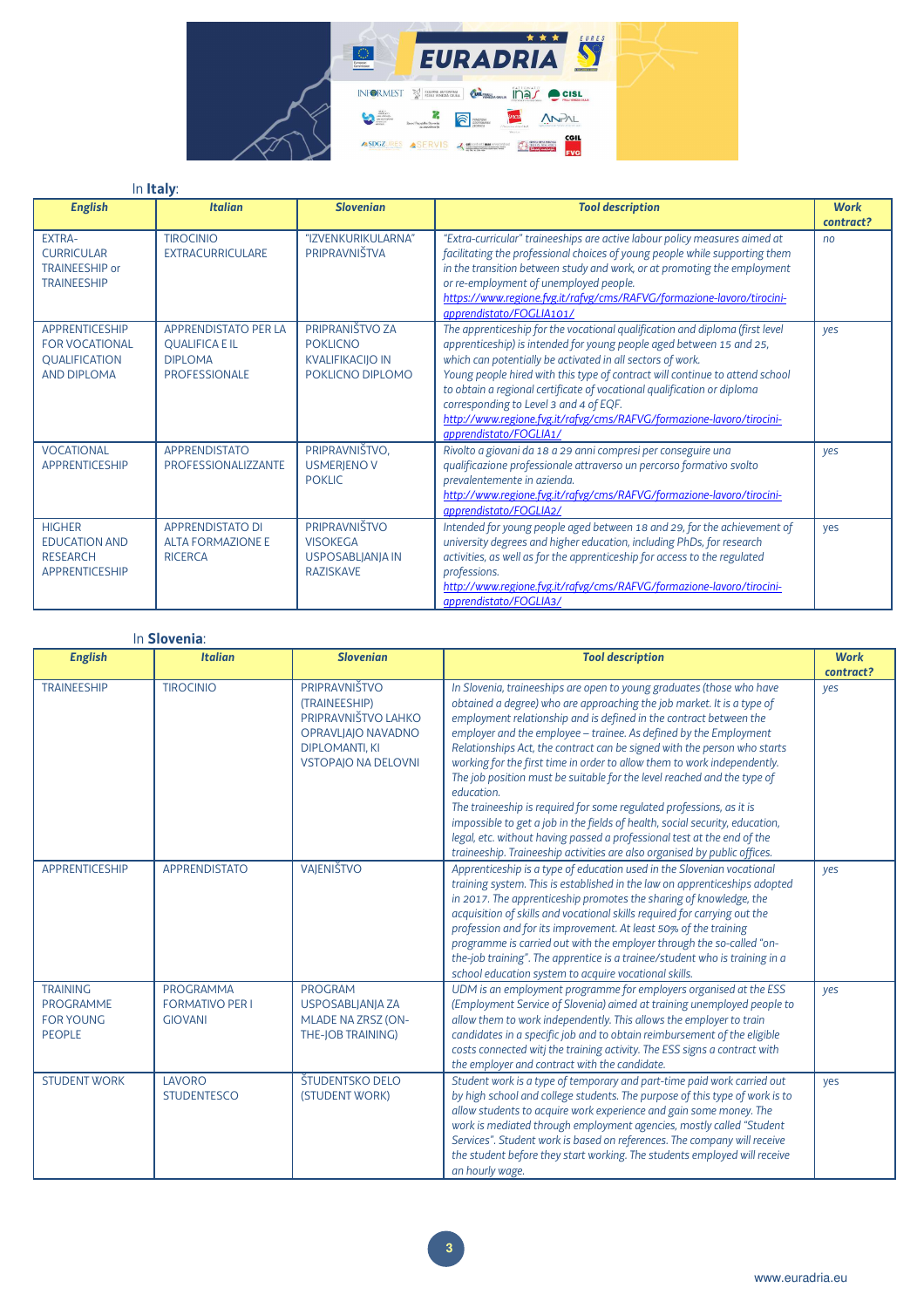

### **1.3 The role of the Public Employment Services and the EURES Advisers**

The Public Employment Services constitute the referral for the Active Labour Market Policy tools, as in many cases they represent the intermediaries or the providers for the application and for the monitoring of A&T, also in connection with other Organisations and Institutions responsible for the definition, the execution and the recognition of training and learning components.

EURES, as the EURopean Employment Services network, make available around 1000 Advisers within the European territory, to support both candidates and employers in recruitment, matching and placement procedures. They assist both in pre-recruitment and post-recruitment phases.

In cross-border regions, they target specifically frontier employers and candidates in search of information and assistance.

Within the EURADRIA Region, the **Autonomous Region Friuli Venezia Giulia (RAFVG)** – Central Directorate for Labour, Education, Training and Family in Italy, and the **Zavod Republike Slovenije za Zaposlovanje (ZRSZ)** in Slovenia make available their EURES/EURADRIA Advisers to support cross-border employers and candidates, as frontier jobseekers/workers.

# **1.4 Main referrals**

The checklist recommendations are aligned with:

- the **Council Recommendation on a Quality Framework for Traineeships (QFT)** *http://eur-lex.europa.eu/legal-content/EN/TXT/PDF/?uri=CELEX:32014H0327(01)&from=EN*  The Council Recommendation on a quality Framework for Traineeships (QFT) of 10 March 2014:
	- recognizes the challenge to increase the cross-border mobility of trainees in the Union so as to help foster a genuine European labour market. It therefore stresses the importance of information on the right to crossborder mobility of trainees,
	- aims to increase transparency and invites Member States to examine the possibility to make use of the extended EURES network and to exchange information on paid traineeships through the EURES portal,
	- also invites the Member States to facilitate the cross-border mobility of trainees in the European Union inter alia, by clarifying the national legal framework for traineeships and establishing clear rules on hosting trainees from, and the sending of trainees to, other Member States and by reducing administrative formalities,
- the Commission staff working document on **Applying the Quality Framework for Traineeships (2016)** https://eur-lex.europa.eu/legal-content/EL/TXT/?uri=CELEX:52016SC0324,
- the **Council Recommendation on a European Framework for Quality and Effective Apprenticeships (EFQEA)**

*https://eur-lex.europa.eu/legal-content/EN/TXT/?uri=CELEX%3A32018H0502%2801%29* 

The Council Recommendation on a European Framework for Quality and Effective Apprenticeships (EFQEA) of 15 March 2018:

- builds in particular on the tripartite Opinion of the Advisory Committee on Vocational Training adopted unanimously on 2 December 2016<sup>ii</sup>, as well as joint work and a statement by the European social partners.
- The EFQEA recommends that transnational mobility of apprentices, either at the workplace or education and training institutions, should be progressively promoted as a component of apprenticeship qualifications. It also notes that transparency of, and access to apprenticeship offers within and between Member States should be ensured, including with the support of public and private employment services as well as other relevant bodies, and, when appropriate, by using Union tools such as EURES as provided for in the EURES regulation,
- the **European Commission (2017): High-performance apprenticeships & work-based learning 20 guiding principles**

*https://op.europa.eu/en/publication-detail/-/publication/8f010ea2-265b-11e7-ab65-01aa75ed71a1/languageen/format-PDF/source-63634090#*

- *the Quality Apprenticeships A Manual for Placement Providers-version 3 (2020) https://ec.europa.eu/programmes/erasmus-plus/project-result-content/59cade06-d3f4-4245-abe7- 3d74f1bc8fdb/IO5-Quality%20Apprenticeships%20-%20A%20Manual%20for%20Placement%20Providers\_EN.pdf*
- the **EC document on the Publication of apprenticeship & traineeship offers on the EURES Job Mobility Portal** - Background information for public employment services that will hand over the checklist to hosting and sending organisations**,**
- the **EC Checklist for hosting organisations, sending organisations and data providers***.* 
	- **4**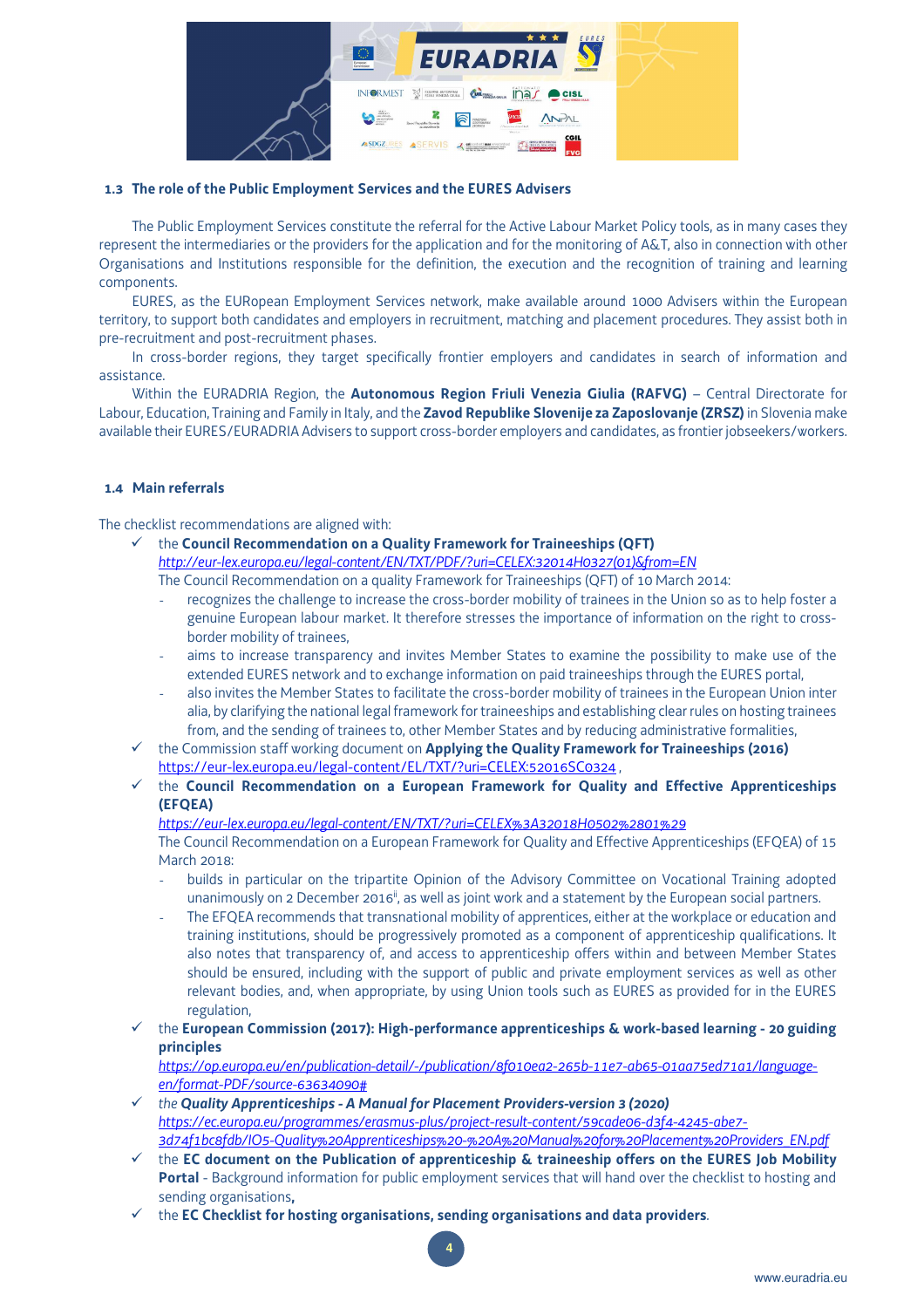

# **b) Recommendations for Cross-border Host organisations/Companies**

# **2.1 The Host organization and the job offer**

If you are a host organisation looking for and/or receiving candidates, make sure you have included information or considered the following aspects:

| Describe both, your host organisation and the job offer, in particular                                                                                                                                                                                                                                   |  |
|----------------------------------------------------------------------------------------------------------------------------------------------------------------------------------------------------------------------------------------------------------------------------------------------------------|--|
| Who you are: clear description of your company and of your activities, ethos and aims.                                                                                                                                                                                                                   |  |
| Clear job description, including the purpose and the training content.<br>Outline of learning objectives, competencies and qualifications to be obtained by the trainee/apprentice.<br>Clear indication of the related ESCO- European Skills/Competences, qualifications and Occupations classification: |  |
| https://ec.europa.eu/esco/portal/occupation?resetLanguage=true&newLanguage=en                                                                                                                                                                                                                            |  |
| https://ec.europa.eu/esco/portal/occupation?resetLanguage=true&newLanguage=it<br>https://ec.europa.eu/esco/portal/occupation?resetLanguage=true&newLanguage=sl                                                                                                                                           |  |
| Information on the entry requirements: e.g. employment status, age, qualifications,<br>Please, refer to EQF levels:<br>https://europa.eu/europass/en/compare-qualifications                                                                                                                              |  |
| Contact information of the person in charge of the internship/traineeship offer (for recruitment and interviews).                                                                                                                                                                                        |  |
| Details on the presence of a tutor or a mentor during the whole experience (supervision, feedback and mentoring)                                                                                                                                                                                         |  |
| Job conditions: coverage/wage, weekly working hours, duration, health and accident insurance, other allowances<br>(compensations, reimbursements), holiday, sickness, leave                                                                                                                              |  |
| Relevant information specifically for cross-border A&T:<br>Declare if the offer is open to frontier workers (candidates that cross the border daily or at least once a week)                                                                                                                             |  |
| If applicable, give information on housing assistance                                                                                                                                                                                                                                                    |  |
| Give information on the availability of public transport to reach the company headquarter or the specific working site.<br>✓<br>Try to give accurate information on the location of your company                                                                                                         |  |
| Declare if any kind of compensation is provided to reimburse transport/travel expenses<br>✓<br>Declare clearly the cross-border working languages and their requested level, referring to the Common European<br>✓                                                                                       |  |
| Framework of Reference for Languages (CEFR) - https://www.coe.int/en/web/common-european-framework-<br>reference-languages (please, see the table below **)                                                                                                                                              |  |
| Information on where to find out if bilateral recognition of the experience is possible<br>✓<br>Specific conditions or criteria applicable to EU nationals from another country when taking up the offer<br>✓                                                                                            |  |
| Information on access to further opportunities (including higher education and training) and career pathways, as well as                                                                                                                                                                                 |  |
| information on career guidance and learner support                                                                                                                                                                                                                                                       |  |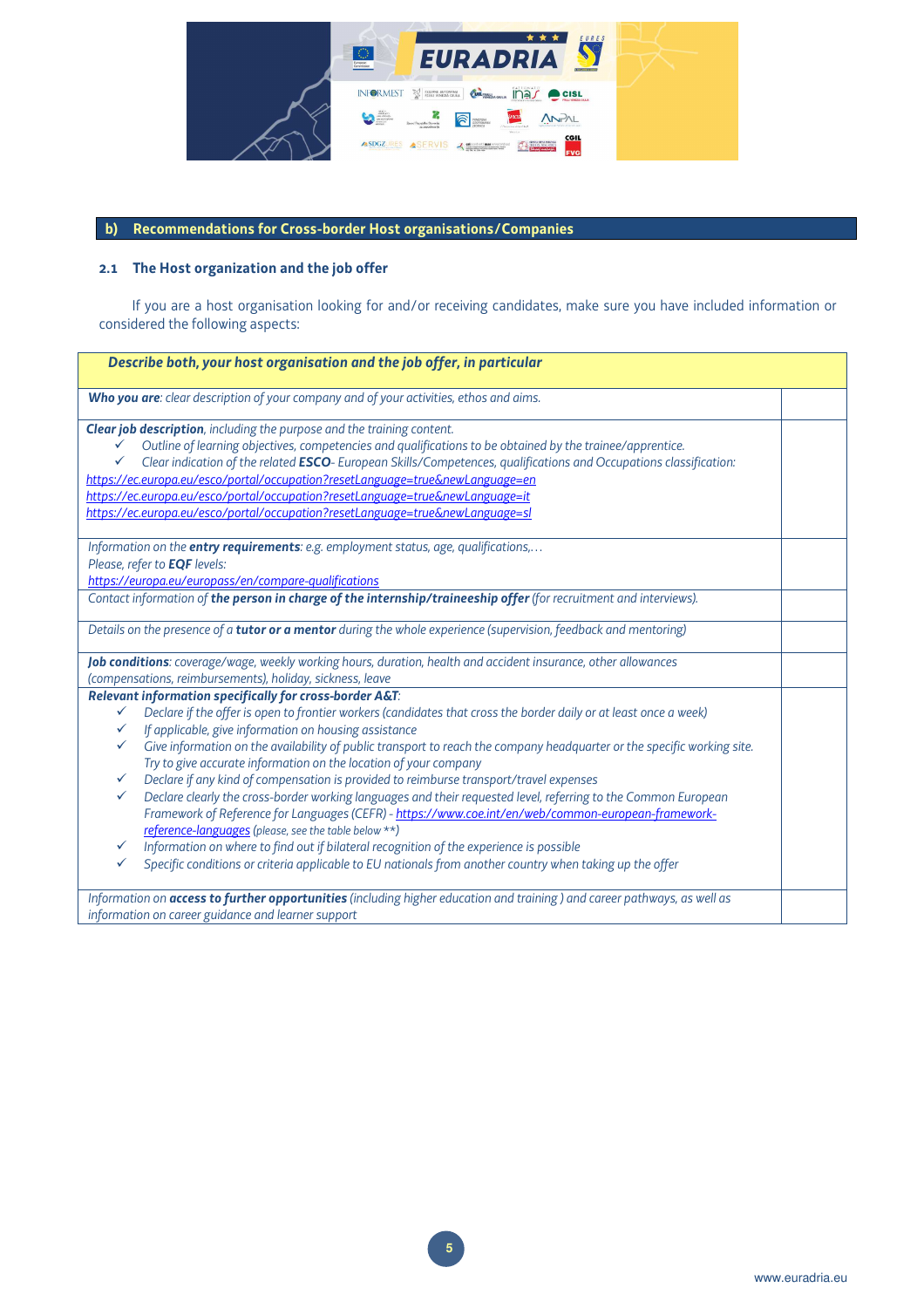

| $(**)$<br><b>Level group</b> | Level                                 | <b>Description</b>                                                                                                                                                                                                                                                                                                                                                                                                                                                                                                                        |
|------------------------------|---------------------------------------|-------------------------------------------------------------------------------------------------------------------------------------------------------------------------------------------------------------------------------------------------------------------------------------------------------------------------------------------------------------------------------------------------------------------------------------------------------------------------------------------------------------------------------------------|
| Δ<br><b>Basic user</b>       | A <sub>1</sub><br><b>Breakthrough</b> | Can understand and use familiar everyday expressions and very basic phrases aimed at the satisfaction of needs of a concrete<br>$\bullet$<br>type.<br>Can introduce themselves and others and can ask and answer questions about personal details such as where they live, people<br>$\bullet$<br>they know and things they have.<br>Can interact in a simple way provided the other person talks slowly and clearly and is prepared to help.<br>$\bullet$                                                                                |
|                              | A <sub>2</sub><br>Waystage            | Can understand sentences and frequently used expressions related to areas of most immediate relevance (e.g. very basic<br>$\bullet$<br>personal and family information, shopping, local geography, employment).<br>Can communicate in simple and routine tasks requiring a simple and direct exchange of information on familiar and routine<br>$\bullet$<br>matters.<br>Can describe in simple terms aspects of their background, immediate environment and matters in areas of immediate need.<br>$\bullet$                             |
| B<br>Independent<br>user     | <b>B1</b><br><b>Threshold</b>         | Can understand the main points of clear standard input on familiar matters regularly encountered in work, school, leisure, etc.<br>$\bullet$<br>Can deal with most situations likely to arise while travelling in an area where the language is spoken.<br>$\bullet$<br>Can produce simple connected text on topics that are familiar or of personal interest.<br>$\bullet$<br>Can describe experiences and events, dreams, hopes and ambitions and briefly give reasons and explanations for opinions and<br>$\bullet$<br>plans.         |
|                              | B <sub>2</sub><br>Vantage             | Can understand the main ideas of complex text on both concrete and abstract topics, including technical discussions in their<br>$\bullet$<br>field of specialisation.<br>$\bullet$<br>Can interact with a degree of fluency and spontaneity that makes regular interaction with native speakers quite possible<br>without strain for either party.<br>Can produce clear, detailed text on a wide range of subjects and explain a viewpoint on a topical issue giving the advantages<br>$\bullet$<br>and disadvantages of various options. |
| <b>Proficient user</b>       | C <sub>1</sub><br><b>Advanced</b>     | Can understand a wide range of demanding, longer clauses and recognise implicit meaning.<br>$\bullet$<br>Can express ideas fluently and spontaneously without much obvious searching for expressions.<br>$\bullet$<br>Can use language flexibly and effectively for social, academic and professional purposes.<br>$\bullet$<br>Can produce clear, well-structured, detailed text on complex subjects, showing controlled use of organisational patterns,<br>$\bullet$<br>connectors and cohesive devices.                                |
|                              | C <sub>2</sub><br><b>Mastery</b>      | Can understand with ease virtually everything heard or read.<br>$\bullet$<br>Can summarise information from different spoken and written sources, reconstructing arguments and accounts in a coherent<br>$\bullet$<br>presentation.<br>Can express themselves spontaneously, very fluently and precisely, differentiating finer shades of meaning even in the most<br>$\bullet$<br>complex situations.                                                                                                                                    |

### **2.2 Once a candidate has been selected**

 As known, the recruitment process is composed by different steps, going from pre-selection to placement and postrecruitment phases.

Once the job offer has been checked and published and you found the right candidate, it could be useful to check the following points to accompany the candidate along the smooth transition from education or unemployment to work.

| Once you have selected a candidate, provide information on                                                               |  |
|--------------------------------------------------------------------------------------------------------------------------|--|
| Administrative and social security formalities related to arriving in a new country, e.g. registration, health care      |  |
| Please, remember that the candidate as frontier worker doesn't move his residence.                                       |  |
| Child care arrangements (if applicable)                                                                                  |  |
| Finding accommodation - If applicable, provide information on how to find accommodation                                  |  |
| Please, remember that the candidate as frontier worker come back home daily or at least once a week.                     |  |
| Public transport facilities between the different locations relating to the learning and working components              |  |
| (if applicable)                                                                                                          |  |
| Information on additional language training and/or other ways to improve language competences to meet national standards |  |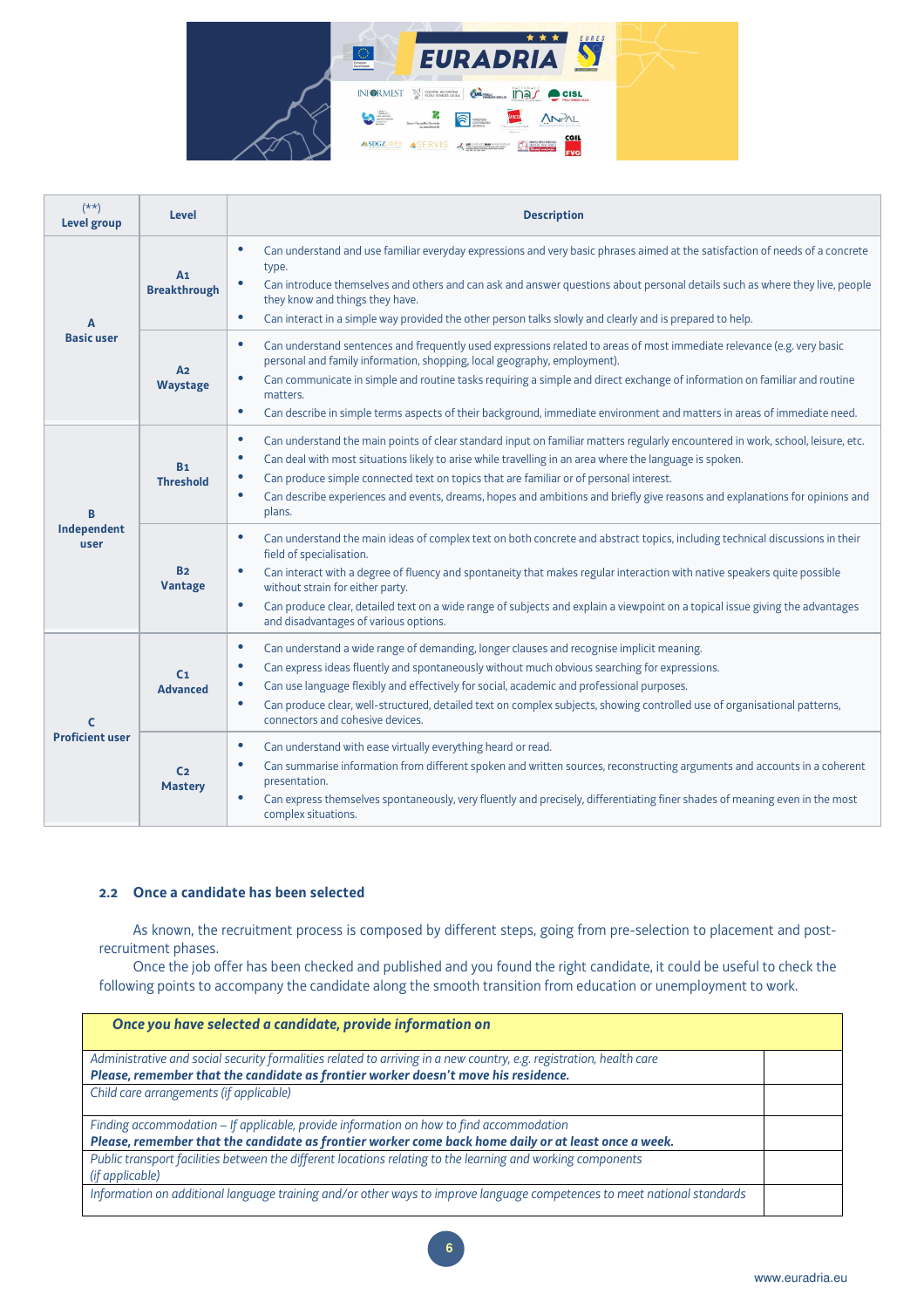

| Information on additional vocational training/coaching                                            |  |
|---------------------------------------------------------------------------------------------------|--|
| Contact person/mentor to support the candidate with practicalities, problems and personal matters |  |
| Relevant information specifically for cross-border A&T:                                           |  |
| Provide the contact list of the EURES/EURADRIA Advisers<br>$\checkmark$                           |  |
| List of important addresses and contact information for emergency services, local authorities     |  |

### **2.3 During the work experience**

 During the work experience, the Host organization can rely on the EURES/EURADRIA Advisers' network, to assist and, if any, solve job-related problems and/or obstacles. The EURES/EURADRIA Advisers' and InfoDesks will support both the Company and the candidate in finding solutions to emerging problems related to employment status, social security and taxation, administrative issues.

In any case, the network remains the referral to face upcoming obstacles.

# *In case of problems during the apprenticeship/traineeship Provide support and/or counselling in case of problems and complaints, giving the referral of the responsible contact person inside the organisation (e.g. member of the HR unit, mentor, staff representative) and how to get in touch with him Relevant information specifically for cross-border A&T: In case the contact person cannot solve, contact the EURES/EURADRIA Advisers and the InfoDesks network If the experience ends prematurely: Refer the apprentice/trainee to the relevant authority, giving formal notice or following the formalities for the early termination Contact the EURES/EURADRIA Advisers and the InfoDesks network, if the person wishes to find another A&T opportunity in the cross-border area*

### **2.4 At the conclusion of the experience**

| Upon completion of the apprenticeship/traineeship                                                                                                                                                                                                         |  |
|-----------------------------------------------------------------------------------------------------------------------------------------------------------------------------------------------------------------------------------------------------------|--|
| Help with the administrative, professional and personal formalities in obtaining references                                                                                                                                                               |  |
| <b>Relevant information specifically for cross-border A&amp;T:</b><br>Solicit the apprentice/trainee to get in touch with the EURES/EURADRIA Advisers and the InfoDesks network to<br>find a new opportunity within the CB area or the European territory |  |

### **c) Recommendations for Sending organisations/Promoters/Data providers/Intermediaries**

#### *3.2 Information to candidates*

As a Sending organization/Promoter/Data provider/Intermediary (e.g. under an Erasmus+ scheme or EURES local/national services) you should provide key information to:

- $\checkmark$  the candidates, to make an informed choice and to prepare them for the experience
- **the host organization**, to prepare them for the candidates arrival and, if applicable, to assisting them during the publication of the job offer and the recruitment, matching and placement procedures.

# *Information on key areas to candidates*

# *Relevant information specifically for cross-border A&T:*

- *Provide the contact list of the EURES/EURADRIA Advisers* 
	- *Give information on the availability of public transport to reach the company headquarter or the specific working site. Try to give accurate information on the location of your company* 
		- **7**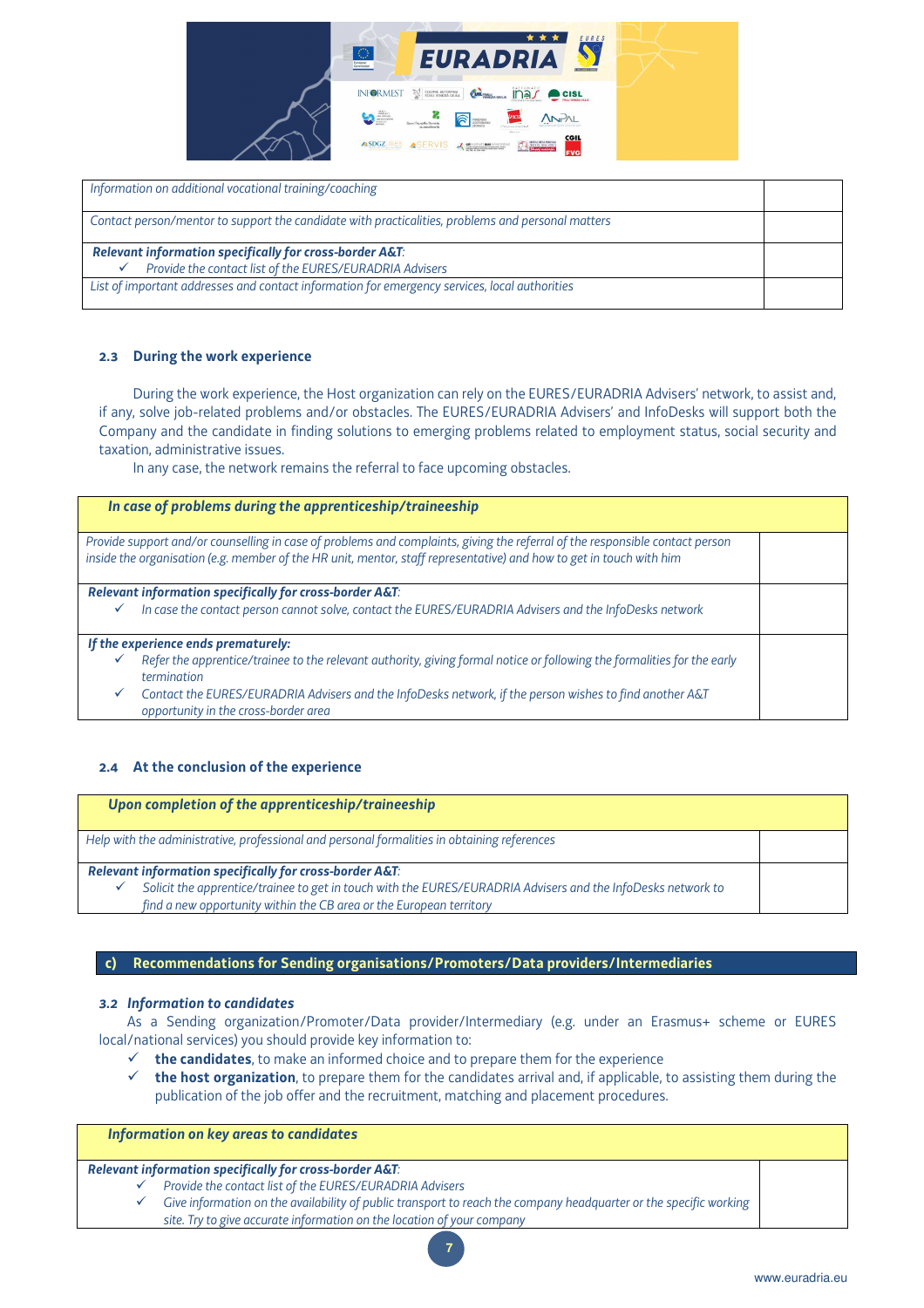

| Information on where to find out if bilateral recognition of the experience is possible                                   |  |
|---------------------------------------------------------------------------------------------------------------------------|--|
| Specific conditions or criteria applicable to EU nationals from another country when taking up the offer                  |  |
|                                                                                                                           |  |
| The apprenticeship and traineeship system of the host country (living and working conditions, specifically referred to    |  |
| frontiers)                                                                                                                |  |
| Training conditions (rights and duties in the company, insurance and security issues, learning objectives, working time,) |  |
|                                                                                                                           |  |
| Language requirements                                                                                                     |  |
|                                                                                                                           |  |
| <b>Funding opportunities</b>                                                                                              |  |
|                                                                                                                           |  |
| Contact persons and assistance with the application and process                                                           |  |
|                                                                                                                           |  |
| How to proceed in case of early ending                                                                                    |  |
|                                                                                                                           |  |

### *3.2 Information to Host organisations*

| Information on key areas to the hosting organisation                                                                                                                                                                                                                                                                                                                            |  |  |
|---------------------------------------------------------------------------------------------------------------------------------------------------------------------------------------------------------------------------------------------------------------------------------------------------------------------------------------------------------------------------------|--|--|
| Relevant information specifically for cross-border A&T:<br>Provide the contact list of the EURES/EURADRIA Advisers<br>Offer assistance in publishing and checking the quality criteria and the completeness of the A&T job offer<br>Offer the possibility to publish the job offer within the EURADRIA one-stop-shop portal as a Cross-border<br>Employer or as an intermediary |  |  |
| Formal admission qualification of the pre-selected candidates (e.g. certificates and their recognition, employment status,<br>age                                                                                                                                                                                                                                               |  |  |
| Suitability and motivation of the pre-selected candidates                                                                                                                                                                                                                                                                                                                       |  |  |

### *3.3 During the work experience*

During the work experience, the Sending organization/Promoter could refer to the EURES/EURADRIA Advisers' network, to assist and, if any, solve job-related problems and/or obstacles faced by the Candidates and the Employers.

The EURES/EURADRIA Advisers' and InfoDesks will support the Sending organization/Promoter in finding solutions to emerging problems related to employment status, social security and taxation, administrative issues, in case of obstacles that the Sending organisation/Promoter cannot solve.

| In case of problems during the apprenticeship/traineeship                                                                                                                                                                                           |  |
|-----------------------------------------------------------------------------------------------------------------------------------------------------------------------------------------------------------------------------------------------------|--|
| Provide support and/or counselling in case of problems and complaints, giving the referral of the responsible contact person<br>inside the organisation (e.g. member of the HR unit, mentor, staff representative) and how to get in touch with him |  |
| Relevant information specifically for cross-border A&T:                                                                                                                                                                                             |  |
| In case the contact person cannot solve, contact the EURES/EURADRIA Advisers and the InfoDesks network<br>$\checkmark$                                                                                                                              |  |
| If the experience ends prematurely:                                                                                                                                                                                                                 |  |
| Refer the apprentice/trainee to the relevant authority, giving formal notice or following the formalities for the early<br>✓<br>termination                                                                                                         |  |
| Contact the EURES/EURADRIA Advisers and the InfoDesks network, if the person wishes to find another A&T<br>$\checkmark$<br>opportunity in the cross-border area                                                                                     |  |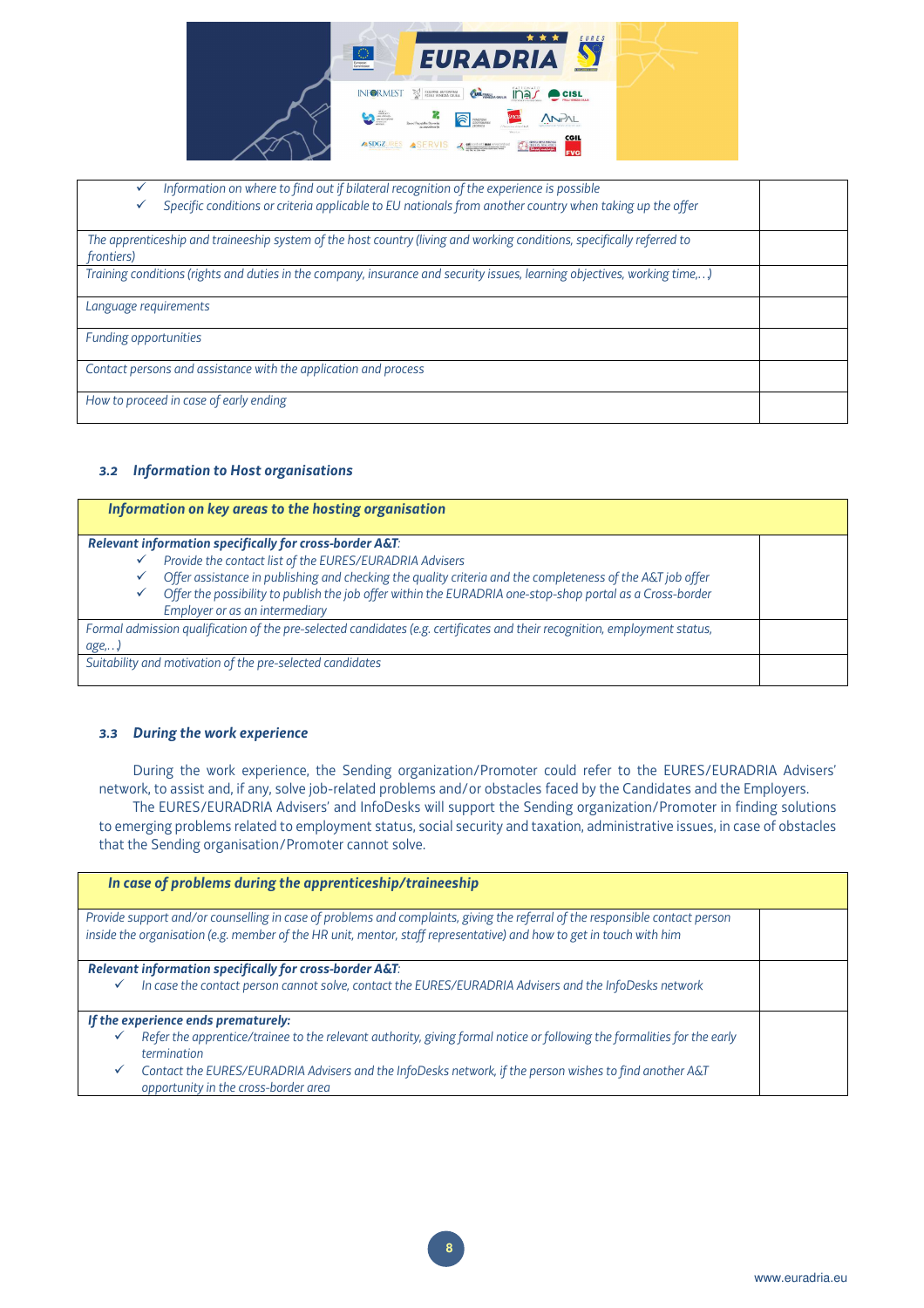

#### *3.3 Post-recruitment assistance*

| Upon completion of the apprenticeship/traineeship                                                                           |  |
|-----------------------------------------------------------------------------------------------------------------------------|--|
| Help with the administrative, professional and personal formalities in obtaining references, also getting in touch with the |  |
| Hosting organisation or the competent organisations                                                                         |  |
| Relevant information specifically for cross-border A&T:                                                                     |  |
| Solicit the apprentice/trainee to get in touch with the EURES/EURADRIA Advisers and the InfoDesks network to                |  |
| find a new opportunity within the CB area or the European territory                                                         |  |
| Solicit the apprentice/trainee to get in touch with the EURES/EURADRIA Advisers to receive information on the<br>✓          |  |
| recognition of his qualifications in Europe and their comparability:                                                        |  |
| https://ec.europa.eu/growth/single-market/single-market-services/free-movement-professionals/recognition-                   |  |
| professional-qualifications-practice it;                                                                                    |  |
| https://ec.europa.eu/growth/tools-databases/regprof/index.cfm;                                                              |  |
| https://europa.eu/europass/en/compare-qualifications                                                                        |  |

### **d) General useful registration**

### *4.1 Contacts of the EURES/EURADRIA Advisers*

 The EURADRIA cross-border partnership is represented by a multilevel partnership, composed by many relevant actors within the cross-border labour market and job mobility panorama.

 It includes EURES Advisers specifically trained and enrolled in cross-border activities, with peculiar competencies related to frontier workers and employers.

| <b>Name</b><br>and<br><b>Surname</b>                                                         | <b>Organisation</b>                                                                           | <b>Email</b>                                               | <b>Main topics</b>                                                                                                                                      | <b>Languages</b>                  |
|----------------------------------------------------------------------------------------------|-----------------------------------------------------------------------------------------------|------------------------------------------------------------|---------------------------------------------------------------------------------------------------------------------------------------------------------|-----------------------------------|
| <b>Alessia VETERE</b>                                                                        | Regione autonoma Friuli<br>Venezia Giulia - PES                                               | alessia.vetere@regione.fvg.it;<br>euradria Oregione.fvg.it | Unemployment; ALMP tools;<br>EURES projects; living &                                                                                                   | Italian;<br>english               |
| <b>Miriam DEL</b><br><b>BIANCO</b>                                                           | miriram.delbianco@regione.fvg.it<br>Regione autonoma Friuli<br>Venezia Giulia -<br><b>PES</b> |                                                            | working; job fairs; access to<br>the CB labour market<br>JS+employers                                                                                   | Italian:<br>french                |
| UIL $FVG -$<br>Michele BERTI<br><b>Trade Union</b>                                           |                                                                                               | servizioeures Quilfvg.org                                  | Social security and taxation                                                                                                                            | Italian;<br>english               |
| Mariateresa<br>$CISL FVG -$<br><b>Trade Union</b><br><b>BAZZARO</b>                          |                                                                                               | mariateresa.bazzaro@cisl.it                                | Social security and taxation                                                                                                                            | Italian;<br>english               |
| Zavod Republike<br><b>Jana KRUSIC</b><br>Slovenije za<br>Zaposlovanje (ZRSZ) –<br><b>PES</b> |                                                                                               | jana.Krusic@ess.gov.si;<br>eures <i>Oess</i> gov.si        | <b>Unemployment; EURES</b><br>projects; living & working; job<br>fairs; access to the CB labour<br>market JS+employers; social<br>security and taxation | Slovenian:<br>italian;<br>english |

### *4.2 Contacts of the EURADRIA InfoDesks network*

 EURADRIA provides its services through a support network made of Cross-Border online and onsite InfoDesks targeting both Employers and Jobseekers within the EURADRIA region.

 It counts 9 physical InfoDesks, located along the Italian-Slovenian border in the cities of Trieste, Koper – Capodistria and Nova Gorica, the Infodesks can provide information and support on the following issues:

- $\checkmark$  Tax return and contributions
- $\checkmark$  Healthcare cover
- v Illness
- Maternity leave
- Accidents